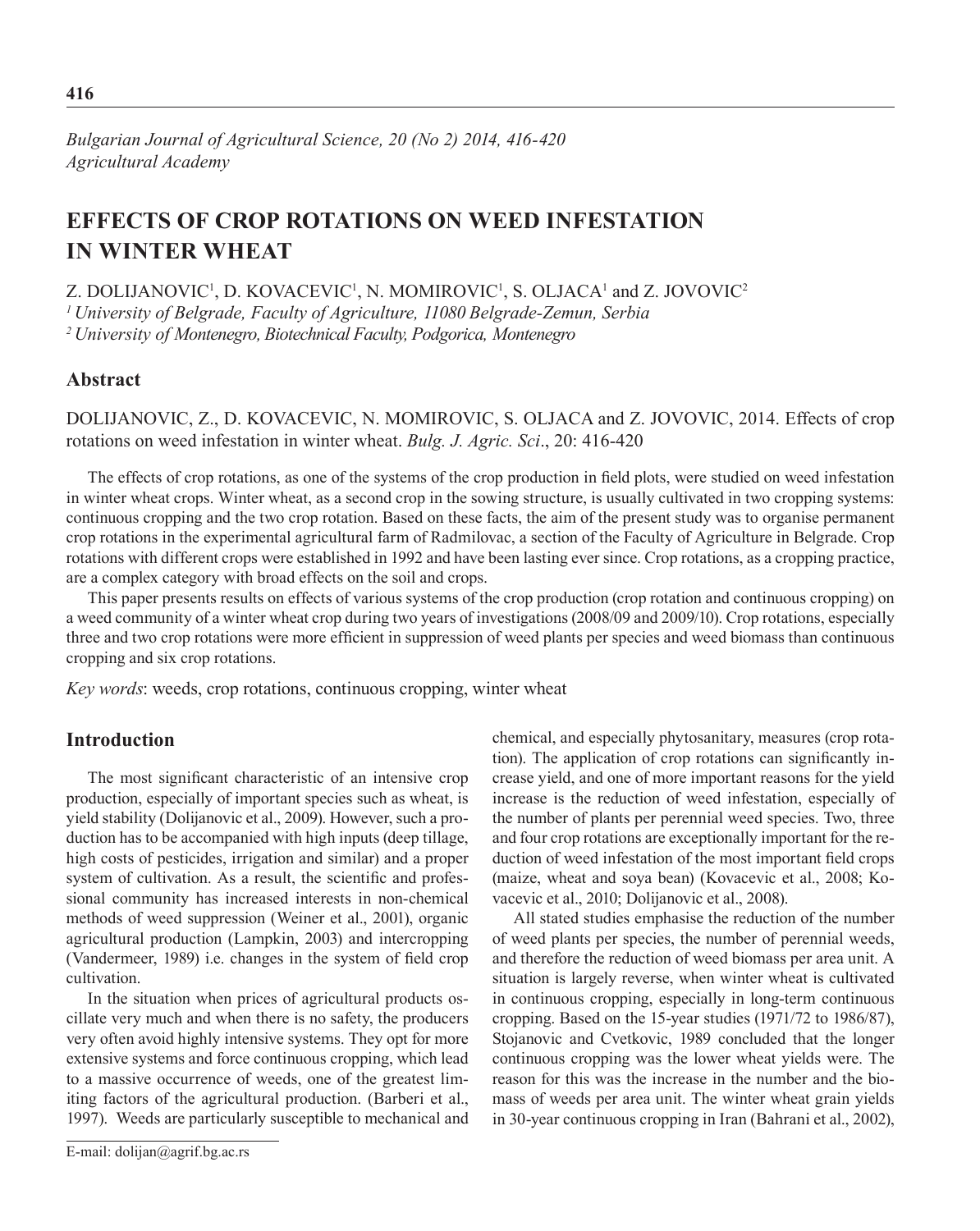as well as, 25-year continuous cropping in India (Sharma and Subehia, 2003) were significantly reduced, not only due to continuous cropping, but also due to extremely increased weed infestation in such long-term cultivation systems.

The effect of the crop rotation on weed infestation of crops is long lasting: as effects of continuous cropping cannot be explained in a short period, equally, the effects of crop rotations, particularly multispecies crop rotations, can be explained only after long-term cultivation of a certain crop in such cultivation systems. The paper analyses weed infestation in wheat depending on crop rotation in an eighty-year period.

## **Material and Methods**

The trial with different systems of plant cultivation was set up on leached chernozem in the experimental agricultural farm of Radmilovac, a section of the Faculty of Agriculture in Belgrade, in 1992 and has been conducted ever since.

The following cultivation systems have been observed:

- continuous cropping (winter wheat, maize and soya bean) and different crop rotations:
- two-crop rotation (winter wheat-maize)
- three-crop rotation (winter wheat-maize-soya bean)
- six-crop rotation (winter wheat-maize-soya bean-spring barley+ red clover-red clover-sunflower).

The plot size under one crop that is one rotation was 12 areas.

The common conventional cropping practices specific for each individual crop were applied in systems, continuous cropping and crop rotations.

Long-term effects of various cultivation systems on weed infestation were observed on weed samples drawn on July 3, 2009 and May 27, 2010 by the one square meter area method. The floristic composition, number of weed plants per species and fresh biomass were determined in the field and then airdry biomass of weeds was measured.

All parameters of weed infestation were statistically processed by the method of a single factor analysis of variance (STATISTICA 8.0 for Windows), while the least significant difference (LSD) test was used for individual comparison of differences between means.

#### **Weather conditions during the trail**

Table 1 presents weather conditions in the experimental field during studies on weed infestation of winter wheat. Both investigation years were favourable for winter wheat. The precipitation distribution during the second year of investigation (2009/10) was particularly favourable, which suited to mass occurrence of weeds. The first year of investigation (2008/09) was characterised by two dry spells. The first dry spell occurred in autumn of 2008, inhibited winter wheat emergence, and affected entering of poorly developed plants into winter. The second dry spell was shorter (mid-April to mid-May) and affected more grain yield of wheat than very adaptable species of dominant weeds on the observed area.

## **Results and Discussion**

Tables 2 and 3 present long-lasting effects of various crop rotations and continuous cropping on weed infestation of the winter wheat crop. The differences between the two years of investigation were small, mainly a result of different weather conditions, especially precipitation sums, and distribution during the growing season of winter wheat. Not only do crop rotations affect the reduction of weed infestation, but they also result in greater efficiency of other cropping practices in weed control, first chemical and mechanical crop cultivation measures (Kovacevic et al., 2008).

According to data presented in Tables 2 and 3, the weed community of winter wheat in all cultivation systems were composed of 13, i.e. 15 weed species in the first, i.e. the second year of investigation, respectively. *Stellaria media* (L.) Vill. and *Veronica persica* Poir. prevailed among annual weed species, while *Agropyrum repens* (L.) Beauv., *Cynodon dactylon* (L.), Pers., *Cirsium arvense* (L.) Scop. and *Convolvulus arvensis* L. were dominant perennial weed species.

The highest number of weed plants and weed plants per species, with a significant number of annual weed plants per species, was registered in winter wheat continuous cropping in both years of investigation. Perennial weed species, *Agropyrum repens* (L.) Beauv., *Cynodon dactylon* (L.) and *Convolvulus arvensis* L. prevailed and their number was higher with longer continuous cropping. Not only was a great number

#### **Table 1**

**Meteorological data (temperatures and precipitation) in Belgrade during the period of investigation**

| Year/Months |                             | IX   |      |      | XII |     | H   | Ш   | IV   |      | VI   | VH   | Average/ |
|-------------|-----------------------------|------|------|------|-----|-----|-----|-----|------|------|------|------|----------|
| 2008/09     | Temperatures <sup>o</sup> C | 17.5 | 15.9 | 9.9  | 4.9 | 0.1 | 3.4 | 8.6 | 16.2 | 19.8 |      | 24   | 12.9     |
|             | Precipitation mm            | 68   | 18   | 52   | 77  | 54  | 84  | 63  |      | 34   | 153  | 79   | 688      |
| 2009/10     | Temperatures oC             | 21   | 14.0 | 10.4 | 4.9 | 1.0 | 3.9 | 8.7 | 139  | 18.3 | 21.4 | 24.4 | 12.9     |
|             | Precipitation mm            | 4    | 101  | 62   | 122 | 89  | 111 | 46  | 41   | 85   | 180  | 41   | 882      |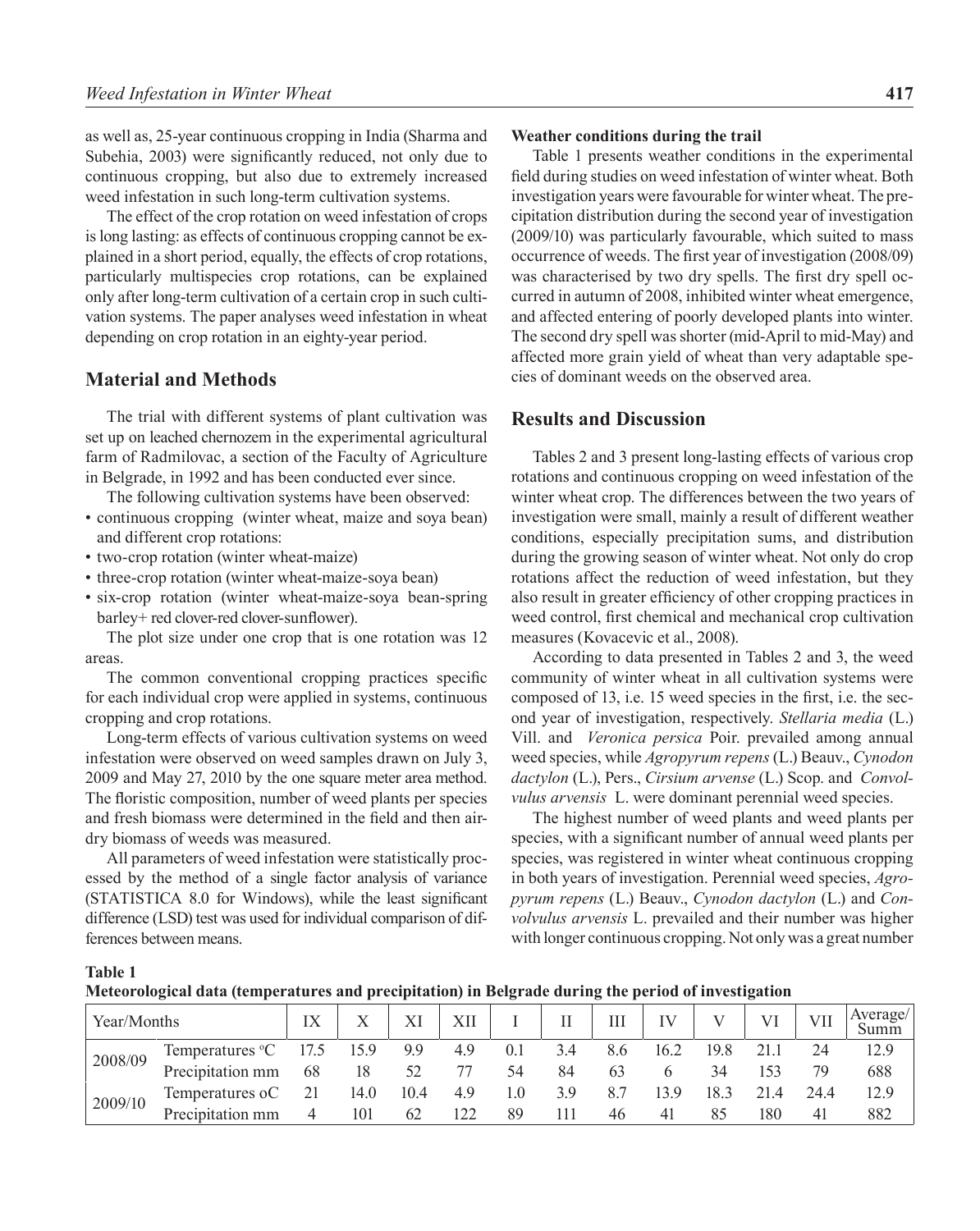**Table 2 The effect of cultivation systems on weed floristic composition in winter wheat (2008/09)**

|                |                                                            | Crop rotation            |                      |                        |                   |  |  |  |
|----------------|------------------------------------------------------------|--------------------------|----------------------|------------------------|-------------------|--|--|--|
| N <sub>0</sub> | Weed species                                               | Continuous<br>cropping   | Two crop<br>rotation | Three crop<br>rotation | Six crop rotation |  |  |  |
| $\mathbf{1}$   | Agropyrum repens (L.) Beauv.                               | 3.66                     |                      | 1.33                   |                   |  |  |  |
| 2              | Avena fatua L.                                             | 6.00                     | 0.33                 | 3.00                   | 1.66              |  |  |  |
| 3              | Bilderdykia convolvulus (L.) Dum.                          | 1.00                     | 1.33                 | 0.33                   | 1.00              |  |  |  |
| $\overline{4}$ | Cirsium arvense (L.) Scop.                                 | 1.33                     | 1.00                 |                        | 0.66              |  |  |  |
| 5              | Convolvulus arvensis L.                                    | 3.33                     | 0.66                 | 0.66                   | 1.33              |  |  |  |
| 6              | Cynodon dactylon (L.) Pers.                                | 2.00                     | 1.00                 | 0.33                   | 2.00              |  |  |  |
| 7              | Galium aparine L.                                          | 3.00                     |                      |                        | 0.33              |  |  |  |
| $8\,$          | Lepidium draba L.                                          | $\overline{\phantom{0}}$ |                      |                        | 1.00              |  |  |  |
| 9              | Papaver rhoeas L.                                          | 1.33                     | 0.66                 | 2.66                   | 1.66              |  |  |  |
| 10             | Sinapis arvensis L.                                        | 1.66                     |                      |                        | 2.33              |  |  |  |
| 11             | Stellaria media (L.) Vill.                                 | 4.66                     | 2.00                 | 1.33                   | 3.66              |  |  |  |
| 12             | Stenactis annua (L.) Ness.                                 | 1.00                     | 1.33                 |                        | 2.00              |  |  |  |
| 13             | Veronica persica Poir.                                     | 3.00                     | 1.33                 | 2.00                   |                   |  |  |  |
|                | Total number of weed plants per species per m <sup>2</sup> | 31.97                    | 8.98                 | 11.64                  | 17.63             |  |  |  |
|                | LSD0.05=1.78; LSD0.01=2.16                                 |                          |                      |                        |                   |  |  |  |
|                | Total number of weed species                               | 12.00                    | 9.00                 | 8.00                   | 11.00             |  |  |  |
|                | LSD0.05=1.78; LSD0.01=2.16                                 |                          |                      |                        |                   |  |  |  |
|                | Number of annual weed plants per species                   | 20.65                    | 6.32                 | 9.32                   | 12.64             |  |  |  |
|                | LSD0.05=1.78; LSD0.01=2.16                                 |                          |                      |                        |                   |  |  |  |
|                | Number of perennial weed plants per species                | 11.32                    | 2.66                 | 2.32                   | 4.99              |  |  |  |
|                | LSD0.05=1.78; LSD0.01=2.16                                 |                          |                      |                        |                   |  |  |  |
|                | Fresh biomass g m <sup>-2</sup>                            | 186.00                   | 64.00                | 32.83                  | 112.00            |  |  |  |
|                | LSD0.05=8.57; LSD0.01=11.76                                |                          |                      |                        |                   |  |  |  |
|                | Air-dry biomass $g m2$                                     | 35.70                    | 20.50                | 16.69                  | 30.26             |  |  |  |
|                | LSD0.05=8.57; LSD0.01=11.76                                |                          |                      |                        |                   |  |  |  |

of weed plants per species detected in continuous cropping, but also the greatest fresh and air-dry weed biomass was recorded. Again, perennial weed plants per species were more troublesome and they could not be easily eliminated by the application of herbicides. Several-year continuous cropping resulted in qualitative changes in the composition of anthropogenic weed community, due to the application of selective herbicides, which successfully suppressed weed species, and a vacant ground was inhabited by resistant and perennial weed species (Drazic, 1999), apart from the positive effects of crop rotation on reducing weediness (Nikolic et al., 2012).

Crop rotations, even a two-crop rotation, as a crop rotation with the lowest number of rotations, have a positive effect on the reduction of weed infestation (Kovacevic, 1989). Kovacevic, 2004 pointed out that the crop rotation was not just the most important measure, but also the only measure that could properly facilitate crop protection against weeds, diseases and pests. In both years of investigation, a lower number of both weed species and weed plants per species were lower in two and three crop rotation than in continuous cropping and six-crop rotation, which is in agreement with results obtained by Lampkin, 2003. Small grains with their density and good coverage interfere with many weeds, especially in two and three crop rotations in which they occupy the same ground in a shorter period. In addition, mechanical measures of soil tillage that is applied after small grains directly destroy weeds and reduces potential weed infestation by provoking their emergence in order to destroy them prior to seed dispersal. Due to a greater number of plant species entering the six-crop rotation, possibilities for weed infestation are also greater. According to our studies and studies conducted by Kovacevic et al. (2008), the six-crop rotation expressed greater efficiency in the reduction of weed infestation only in relation to winter wheat continuous cropping.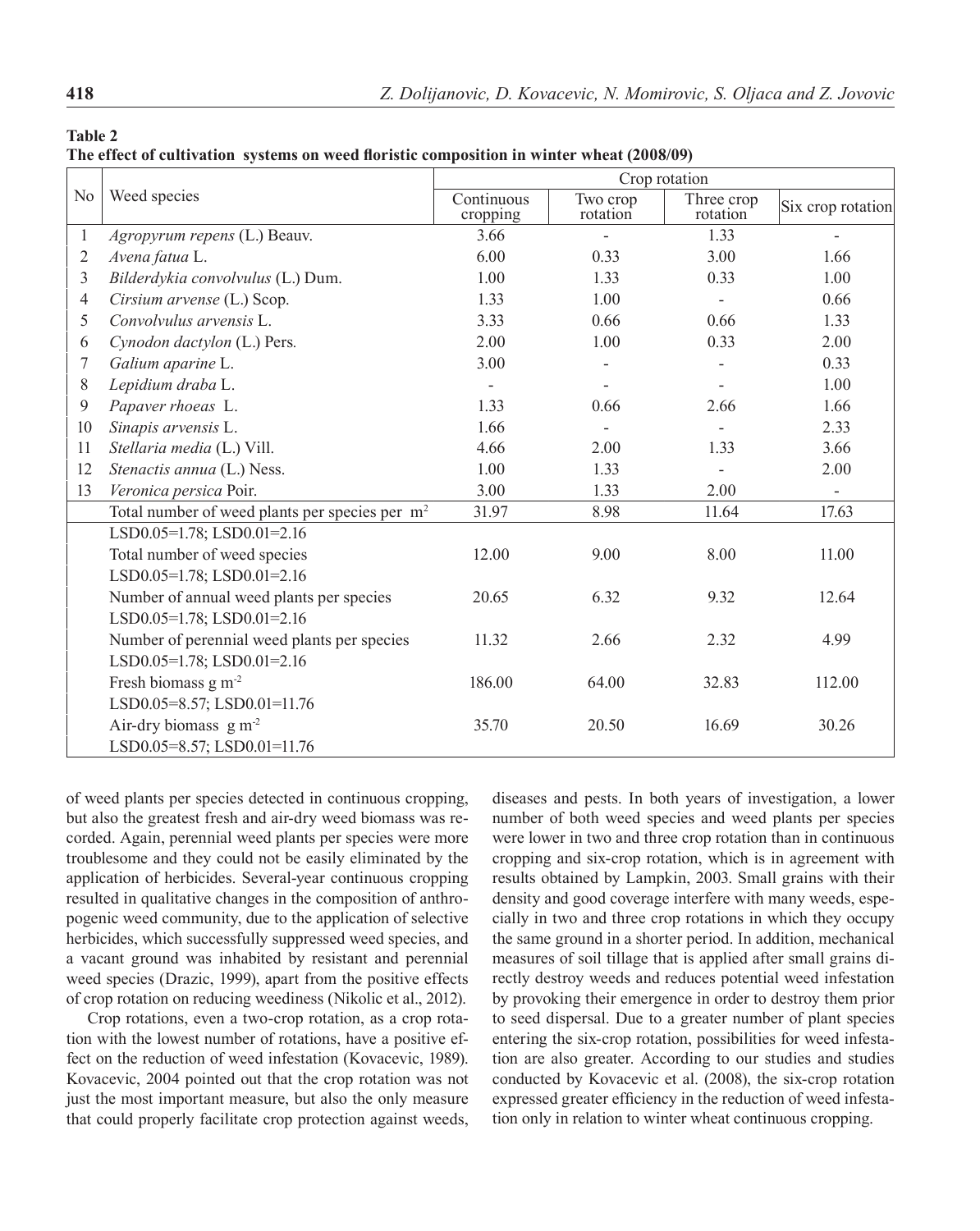### **Table 3**

**The effect of cultivation systems on weed floristic composition in winter wheat (2009/10)**

|                |                                                            | Crop rotation          |                      |                        |                          |  |  |  |
|----------------|------------------------------------------------------------|------------------------|----------------------|------------------------|--------------------------|--|--|--|
| No             | Weed species                                               | Continuous<br>cropping | Two crop<br>rotation | Three crop<br>rotation | Six crop<br>rotation     |  |  |  |
| $\mathbf{1}$   | Agropyrum repens (L.) Beauv.                               | 4.00                   | 3.00                 | 5.33                   | 6.00                     |  |  |  |
| $\overline{2}$ | Avena fatua L.                                             | 0.66                   |                      |                        |                          |  |  |  |
| 3              | Bilderdykia convolvulus (L.) Dum.                          |                        | 0.67                 |                        | 0.67                     |  |  |  |
| $\overline{4}$ | Cirsium arvense (L.) Scop.                                 | 4.66                   |                      |                        | 2.33                     |  |  |  |
| 5              | Convolvulus arvensis L.                                    | 2.66                   |                      |                        | $\overline{\phantom{a}}$ |  |  |  |
| 6              | Galium aparine L.                                          | 1.33                   |                      |                        | 1.33                     |  |  |  |
| 7              | Papaver rhoeas L.                                          | 0.66                   | 1.33                 | 0.67                   | 0.67                     |  |  |  |
| 8              | Polygonum aviculare L.                                     | 1.00                   |                      | $\blacksquare$         | $\overline{\phantom{a}}$ |  |  |  |
| 9              | Sinapis arvensis L.                                        |                        |                      | 0.67                   | 1.00                     |  |  |  |
| 10             | Sonchus oleraceus L.                                       | 2.66                   | 2.00                 | 2.33                   | 2.33                     |  |  |  |
| 11             | Sorghum halepense (L.) Pers                                | 2.66                   | 0.67                 | 0.67                   | 2.00                     |  |  |  |
| 12             | Stellaria media (L.) Vill.                                 | 4.00                   | 4.67                 | 3.33                   | $\overline{\phantom{a}}$ |  |  |  |
| 13             | Veronica persica Poir.                                     | 1.32                   | 2.67                 | 1.33                   | 1.67                     |  |  |  |
| 14             | Capsella bursa-pastoris (L.) Med.                          | $\overline{a}$         |                      | 2.33                   | 0.67                     |  |  |  |
| 15             | Chenopodium album L.                                       |                        | 2.67                 |                        |                          |  |  |  |
|                | Total number of weed plants per species per m <sup>2</sup> | 25.61                  | 17.68                | 16.66                  | 18.67                    |  |  |  |
|                | LSD0.05=1.48; LSD0.01=1.96                                 |                        |                      |                        |                          |  |  |  |
|                | Total number of weed species                               | 11.00                  | 8.00                 | 8.00                   | 10.00                    |  |  |  |
|                | LSD0.05=1.48; LSD0.01=1.96                                 |                        |                      |                        |                          |  |  |  |
|                | Number of annual weed plants per species                   | 11.63                  | 14.01                | 10.66                  | 8.34                     |  |  |  |
|                | LSD0.05=1.48; LSD0.01=1.96                                 |                        |                      |                        |                          |  |  |  |
|                | Number of perennial weed plants per species                | 13.98                  | 3.67                 | 6.00                   | 10.33                    |  |  |  |
|                | LSD0.05=1.48; LSD0.01=1.96                                 |                        |                      |                        |                          |  |  |  |
|                | Fresh biomass $g m-2$                                      | 229.00                 | 86.30                | 67.60                  | 88.70                    |  |  |  |
|                | LSD0.05=6.08; LSD0.01=8.16                                 |                        |                      |                        |                          |  |  |  |
|                | Air-dry biomass $g m-2$                                    | 73.90                  | 26.70                | 20.40                  | 26.80                    |  |  |  |
|                | LSD0.05=6.08; LSD0.01=8.16                                 |                        |                      |                        |                          |  |  |  |

Liebman and Davis (2000) have stated that by the rotation of crops with different sowing dates (summer, spring, autumn) and growth periods, contrasting competitive characteristics and dissimilar management practices, regeneration niches of different weed species could be disrupted and increases in specific weed species prevented.

The increased number of weed plants per species per area units means enhanced competition for principal factors of the growth and development, hence the crop density is lower, and without the optimum density, there are no optimum yields. Our study show that the greatest number of weed plants per species was detected in continuous cropping, then in six crop rotations and the lowest number was established in the two crop rotation (first year of investigation) that is in the three crop rotation (the second year of investigation). A statistically significant dependence between continuous cropping and crop rotations, as well as, among crop rotations, was estimated by the statistical analysis of data obtained during the first year of investigation. During the second year of investigation, the differences between two and three crop rotation, as well as, between two and six crop rotation were not statistically significant.

The increase of weed fresh biomass per area unit is mainly a result of a greater presence of perennial or annual broadleaf weeds, which are generally more competitive and suffocate main crop. In both years of investigation, the lowest values of weed fresh biomass per area unit were obtained in the three crop rotation. The differences in weed fresh biomass among cultivation systems were mainly statistically very significant, with the exception of the difference between the two